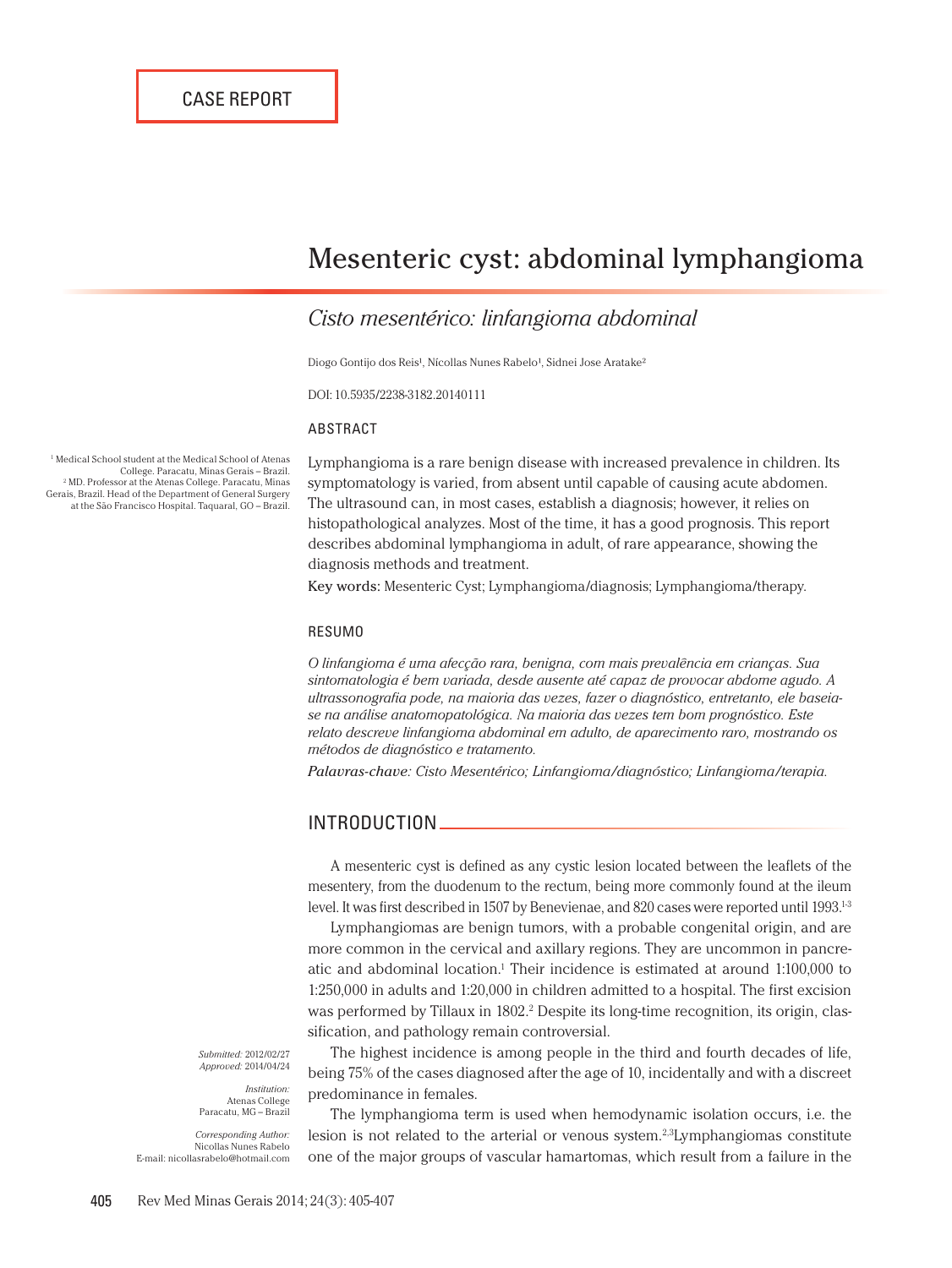evolutionary development of the vascular system, including lymph nodes and/or arteries and veins.2

These lymphatic tumors (lymphangiomas) are divided into:

- $\blacksquare$  simple, with lymphatic capillary channels;
- cavernous, with dilated lymphatic and capsule; and
- macrocystic malformations, clinically referred to as cystic hygroma.2

The cystic hygroma is the most common type and the most affected sites are the head and neck. The main differential diagnosis is made with hemangioma, branchial cyst, lipomas, and rhabdomyosarcoma. Their differential diagnosis from hydatidosis requires attention. The sure diagnosis is made by biopsy of the suspicious nodule, and the main treatment is surgical excision.4-9

#### CASE REPORT

PCM, 58 years old, male, from da São Caetano Moreira farm, Goianorte-TO. He sought assistance at the São Francisco Hospital, in Taquaral, Goiás, without diagnosis or treatment, on 10/14/2010, due to the development, for more than one year, of a slow evolution nodulation. He denied pain, headache, fever, diarrhea, and other associated symptoms. He presented good general condition, acyanotic, afebrile, hydrated, and systemic arterial pressure of 120 x 80 mmHg; normal phonetic rhythmic sounds, in two times, symmetrical, without breath; and mobile nodulation in the abdomen with 10 cm in diameter, without pain on superficial and deep palpation.

The diagnostic doubt in relation to the palpated abdominal structure demanded the performance of an ultrasonography (Figure 1) and computed tomography (Figure 2), which revealed a nodular lesion without apparent adherence, characterized as a cyst.

He was referred to an exploratory laparotomy through median supraumbilical access that revealed an intraperitoneal cyst in the Douglas bag region, not adhered to any structure and avascular.

The anatomopathological analysis of the cyst revealed:

- macroscopy: thin-walled unilocular cystic lesion and transparent with "rock water" content but discreetly viscous; ovoid form; cystic consistency; weight: 316.27 g; measurements: 11.0 X 8.0 X 5.0 cm;
- microscopy: cystic wall internally covered by atrophic epithelium and flat, and wall with sclero-

connective tissue showing some lymphatic capillaries in between. The diagnosis established was of a mesenteric cyst (lymphangioma).

The patient was discharged on 10/16/2010, uneventful and asymptomatic.



**Figure 1** - Abdomen ultrasound revealing a massive intraperitoneal cyst apparently mesenteric.



**Figure 2** - Abdomen computed tomography with contrast that revealed hyper-dense nodulation with a cystic aspect, non-contrast capturing, measuring 9.0 x 7.1 cm in its greatest transverse axes, located in the hypogastrium, without adherence to the bladder.



**Figure 3** - Macroscopic aspect of the abdominal cyst removed through laparotomy.